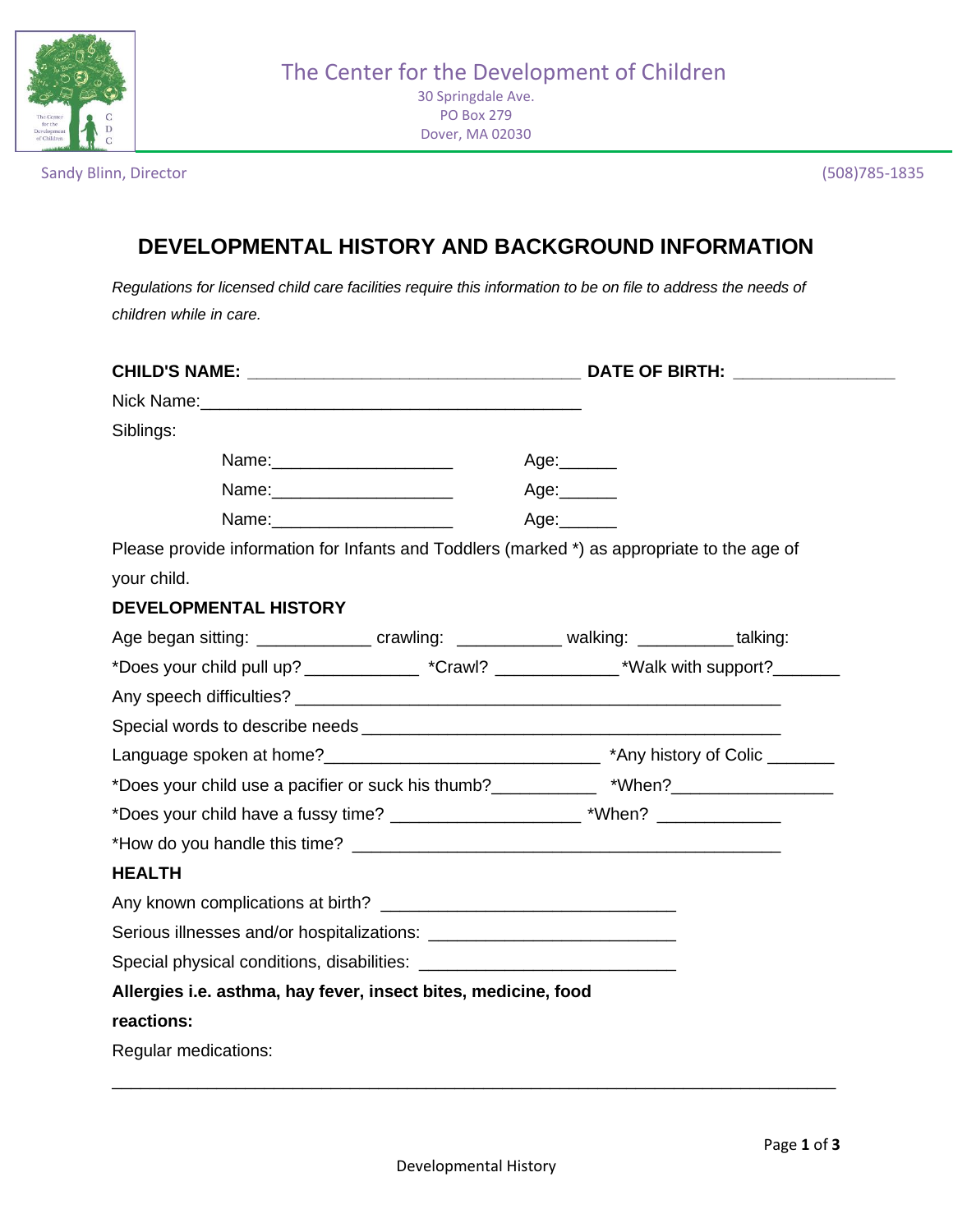

30 Springdale Ave. PO Box 279 Dover, MA 02030

Sandy Blinn, Director (508)785-1835

| *If infant is on a special formula, describe its preparation in detail:                         |  |
|-------------------------------------------------------------------------------------------------|--|
| Favorite foods:                                                                                 |  |
| Foods refused:                                                                                  |  |
| * Is your child fed held in lap? ______________High chair? ___________                          |  |
|                                                                                                 |  |
| <b>TOILET HABITS</b>                                                                            |  |
|                                                                                                 |  |
| *Is there a frequent occurrence of diaper rash?                                                 |  |
| *Do you use: oil: _____ powder: _____ lotion: _____ other: ______________________               |  |
|                                                                                                 |  |
|                                                                                                 |  |
|                                                                                                 |  |
| *Please describe any particular procedure to be used for your child at the center: ____________ |  |
| *What is used at home? Potty Chair?_________ Special child seat?____________ Regular seat?_____ |  |
| *How does your child indicate bathroom needs (include special words): _________________         |  |
| Is your child ever reluctant to use the bathroom? ______________________________                |  |
|                                                                                                 |  |
| <b>SLEEPING HABITS</b>                                                                          |  |
| *Does your child sleep in a crib? ___________ Bed? ________                                     |  |
| Does your child become tired or nap during the day (include when and how long)?                 |  |

*Please note: The American Academy of Pediatrics has determined that placing a baby on his/her back to sleep reduces the risk of Sudden Infant Death Syndrome (SIDS). SIDS is the sudden and unexplained death of a baby under one year of age. If your child does not usually sleep on his/her back, please contact your pediatrician immediately to discuss the best sleeping position for your baby. Please also take the time to discuss your child's sleeping position with your caregiver.*

\_\_\_\_\_\_\_\_\_\_\_\_\_\_\_\_\_\_\_\_\_\_\_\_\_\_\_\_\_\_\_\_\_\_\_\_\_\_\_\_\_\_\_\_\_\_\_\_\_\_\_\_\_\_\_\_\_\_\_\_\_\_\_\_\_\_\_\_\_